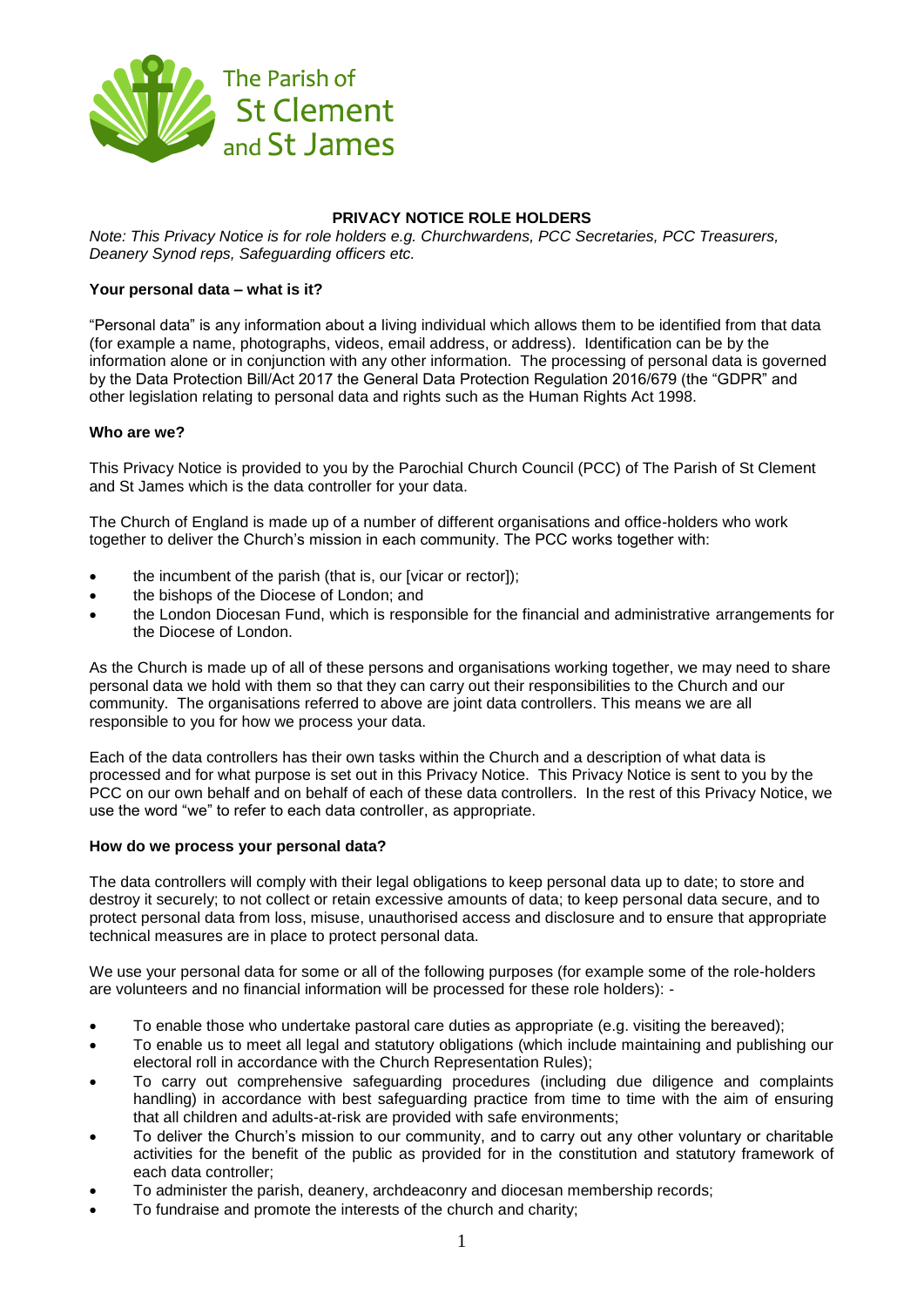

- To manage our employees and volunteers;
- To maintain our own accounts and records;
- To seek your views or comments;
- To notify you of changes to our services, events and role holders
- To send you communications which you have requested and that may be of interest to you. These may include information about campaigns, appeals, other fundraising activities;
- To process a grant or application for a role;
- To enable us to provide a voluntary service for the benefit of the public in a particular geographical area as specified in our constitution;
- To share your contact details with the Diocesan office so they can keep you informed about news in the diocese and events, activities and services that will be occurring in the diocese and in which you may be interested.
- We will process data about role holders for legal, personnel, administrative and management purposes and to enable us to meet our legal obligations, for example to pay role-holders, monitor their performance and to confer benefits in connection with your engagement as a Role Holder. "Role Holders" includes volunteers, employees, contractors, agents, staff, retirees, temporary employees, beneficiaries, workers, treasurers and other role holders.
- We may process sensitive personal data relating to Role Holders including, as appropriate:
	- information about an Role Holder's physical or mental health or condition in order to monitor sick leave and take decisions as to the Role Holder's fitness for work;
	- the Role Holder's racial or ethnic origin or religious or similar information in order to monitor compliance with equal opportunities legislation;
	- **in order to comply with legal requirements and obligations to third parties.**
- Our processing also includes the use of CCTV systems for the prevention and prosecution of crime.

# **What data do the data controllers listed above process?**

- Names, titles, and aliases, photographs.
- Contact details such as telephone numbers, addresses, and email addresses.
- Where they are relevant to our mission, or where you provide them to us, we may process demographic information such as gender, age, date of birth, marital status, nationality, education/work histories, academic/professional qualifications, employment details, hobbies, family composition, and dependants.
- Non-financial identifiers such as passport numbers, driving license numbers, vehicle registration numbers, taxpayer identification numbers, employee identification numbers, tax reference codes, and national insurance numbers.
- Financial identifiers such as bank account numbers, payment card numbers, payment/transaction identifiers, policy numbers, and claim numbers.
- Financial information such as salary, bonus, record of earnings, tax code, tax and benefits contributions, expenses claimed, creditworthiness, car allowance (if applicable), amounts insured, and amounts claimed.
- Other operational personal data created, obtained, or otherwise processed in the course of carrying out our activities, including but not limited to, CCTV footage, recordings of telephone conversations, IP addresses and website visit histories, logs of visitors, and logs of accidents, injuries and insurance claims.
- Other employee data (not covered above) relating to Role Holders including emergency contact information; gender, birth date, referral source (e.g. agency, employee referral); level, performance management information, languages and proficiency; licences/certificates, citizenship, immigration status; employment status, retirement date; billing rates, office location, practice and speciality; publication and awards for articles, books etc.; prior job history, employment references and personal biographies.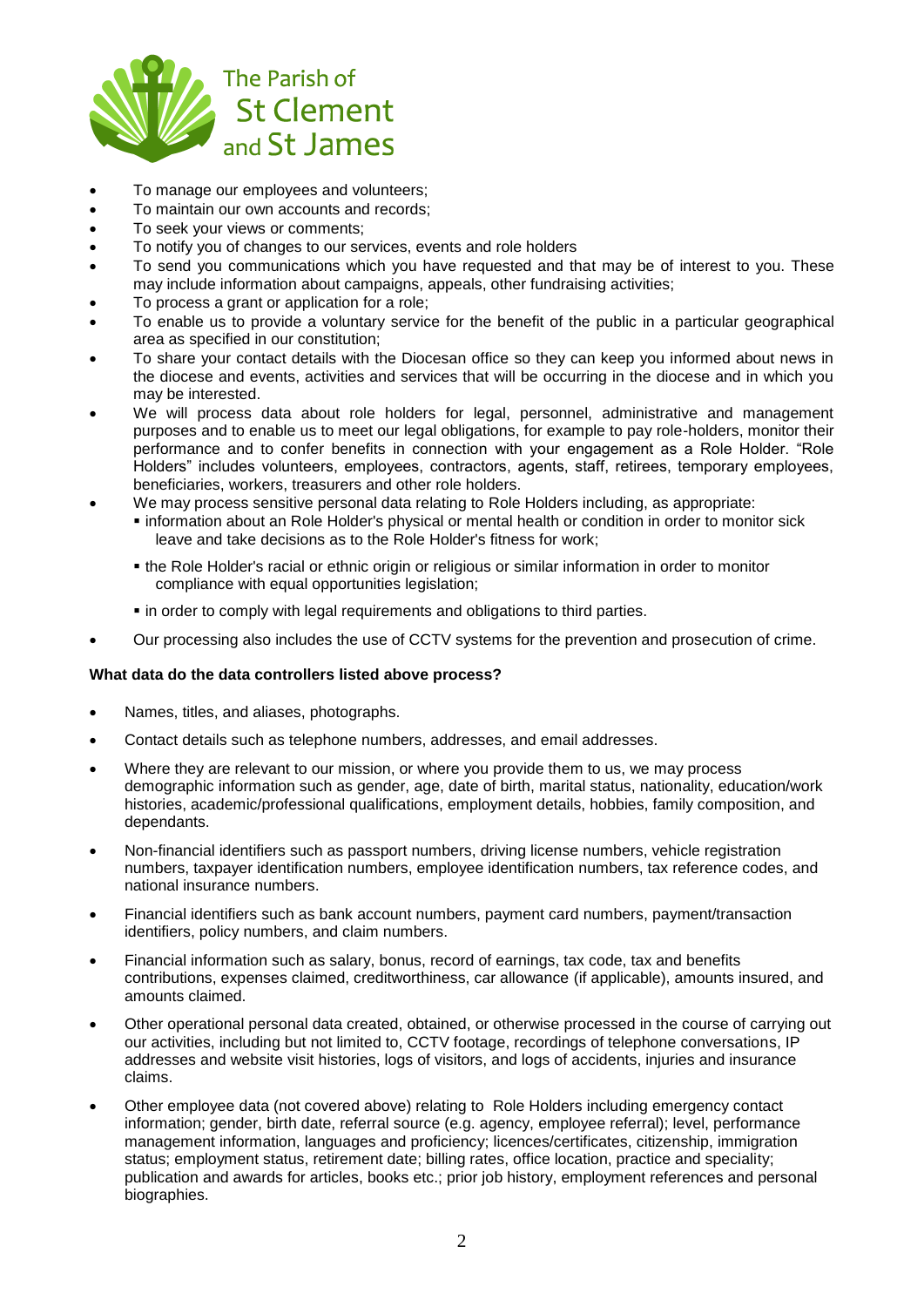

 The data we process is likely to constitute sensitive personal data because, as a church, the fact that we process your data at all may be suggestive of your religious beliefs. Where you provide this information, we may also process other categories of sensitive personal data: racial or ethnic origin, sex life, mental and physical health, details of injuries, medication/treatment received, political beliefs, labour union affiliation, genetic data, biometric data, data concerning sexual orientation and criminal records, fines and other similar judicial records.

### **What is the legal basis for processing your personal data?**

Most of our data is processed because it is necessary for our legitimate interests, or the legitimate interests of a third party (such as another organisation in the Church of England). An example of this would be our safeguarding work to protect children and adults at risk. We will always take into account your interests, rights and freedoms.

Some of our processing is necessary for compliance with a legal obligation. For example, we are required by the Church Representation Rules to administer and publish the electoral roll, and under Canon Law to announce forthcoming weddings by means of the publication of banns.

We may also process data if it is necessary for the performance of a contract with you, or to take steps to enter into a contract. An example of this would be processing your data in connection with the hire of church facilities.

We will also process your data in order to assist you in fulfilling your role in the church including pastoral and administrative support or if processing is necessary for compliance with a legal obligation.

Religious organisations are also permitted to process information about your religious beliefs to administer membership or contact details.

Where your information is used other than in accordance with one of these legal bases, we will first obtain your consent to that use.

#### **Sharing your personal data**

Your personal data will be treated as strictly confidential. It will only be shared with third parties including other data controllers where it is necessary for the performance of the data controllers' tasks or where you first give us your prior consent. It is likely that we will need to share your data with

- The appropriate bodies of the Church of England including the other data controllers;
- Our agents, servants and contractors. For example, we may ask a commercial provider to send out newsletters on our behalf, or to maintain our database software;
- Other clergy or lay persons nominated or licensed by the bishops of the Diocese of London to support the mission of the Church in our parish. For example, our clergy are supported by our area dean and archdeacon, who may provide confidential mentoring and pastoral support. Assistant or temporary ministers, including curates, deacons, licensed lay ministers, commissioned lay ministers or persons with Bishop's Permissions may participate in our mission in support of our regular clergy;
- Other persons or organisations operating within the Diocese of London including, where relevant, the London Diocesan Board for Schools and Subsidiary Bodies

#### **How long do we keep your personal data?**

We will keep some records permanently if we are legally required to do so. We may keep some other records for an extended period of time. For example, it is current best practice to keep financial records for a minimum period of 7 years to support HMRC audits. In general, we will endeavour to keep data only for as long as we need it. This means that we may delete it when it is no longer needed.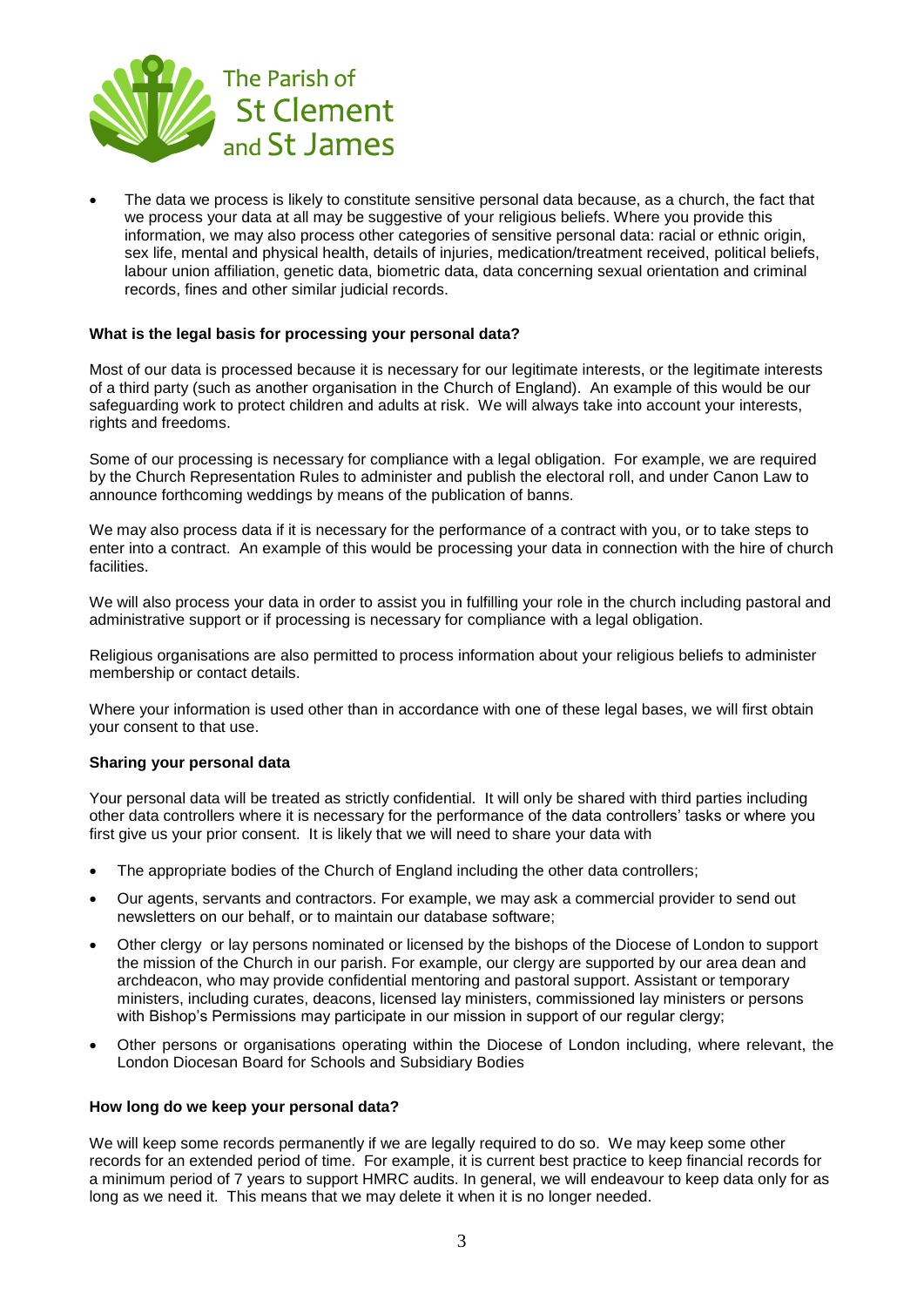

### **Your rights and your personal data**

You have the following rights with respect to your personal data: -

When exercising any of the rights listed below, in order to process your request, we may need to verify your identity for your security. In such cases we will need you to respond with proof of your identity before you can exercise these rights.

- 1. The right to access information we hold on you
	- At any point you can contact us to request the information we hold on you as well as why we have that information, who has access to the information and where we obtained the information from. Once we have received your request we will respond within one month.
	- There are no fees or charges for the first request but additional requests for the same data may be subject to an administrative fee .
- 2. The right to correct and update the information we hold on you
	- If the data we hold on you is out of date, incomplete or incorrect, you can inform us and your data will be updated.
- 3. The right to have your information erased
	- If you feel that we should no longer be using your data or that we are illegally using your data, you can request that we erase the data we hold.
	- When we receive your request we will confirm whether the data has been deleted or the reason why it cannot be deleted (for example because we need it for our legitimate interests or regulatory purpose(s)).
- 4. The right to object to processing of your data
	- You have the right to request that we stop processing your data. Upon receiving the request we will contact you and let you know if we are able to comply or if we have legitimate grounds to continue to process your data. Even after you exercise your right to object, we may continue to hold your data to comply with your other rights or to bring or defend legal claims.
- 5. The right to data portability
	- You have the right to request that we transfer some of your data to another controller. We will comply with your request, where it is feasible to do so, within one month of receiving your request.
- 6. The right to withdraw your consent to the processing at any time for any processing of data to which consent was sought.
	- You can withdraw your consent easily by telephone, email, or by post (see Contact Details below).
- 7. The right to object to the processing of personal data where applicable.
- 8. The right to lodge a complaint with the Information Commissioners Office.

# **Transfer of Data Abroad**

Any electronic personal data transferred to countries or territories outside the EU will only be placed on systems complying with measures giving equivalent protection of personal rights either through international agreements or contracts approved by the European Union. Our website is also accessible from overseas so on occasion some personal data (for example in a newsletter) may be accessed from overseas.

# **Further processing**

If we wish to use your personal data for a new purpose, not covered by this Data Protection Notice, then we will provide you with a new notice explaining this new use prior to commencing the processing and setting out the relevant purposes and processing conditions. Where and whenever necessary, we will seek your prior consent to the new processing.